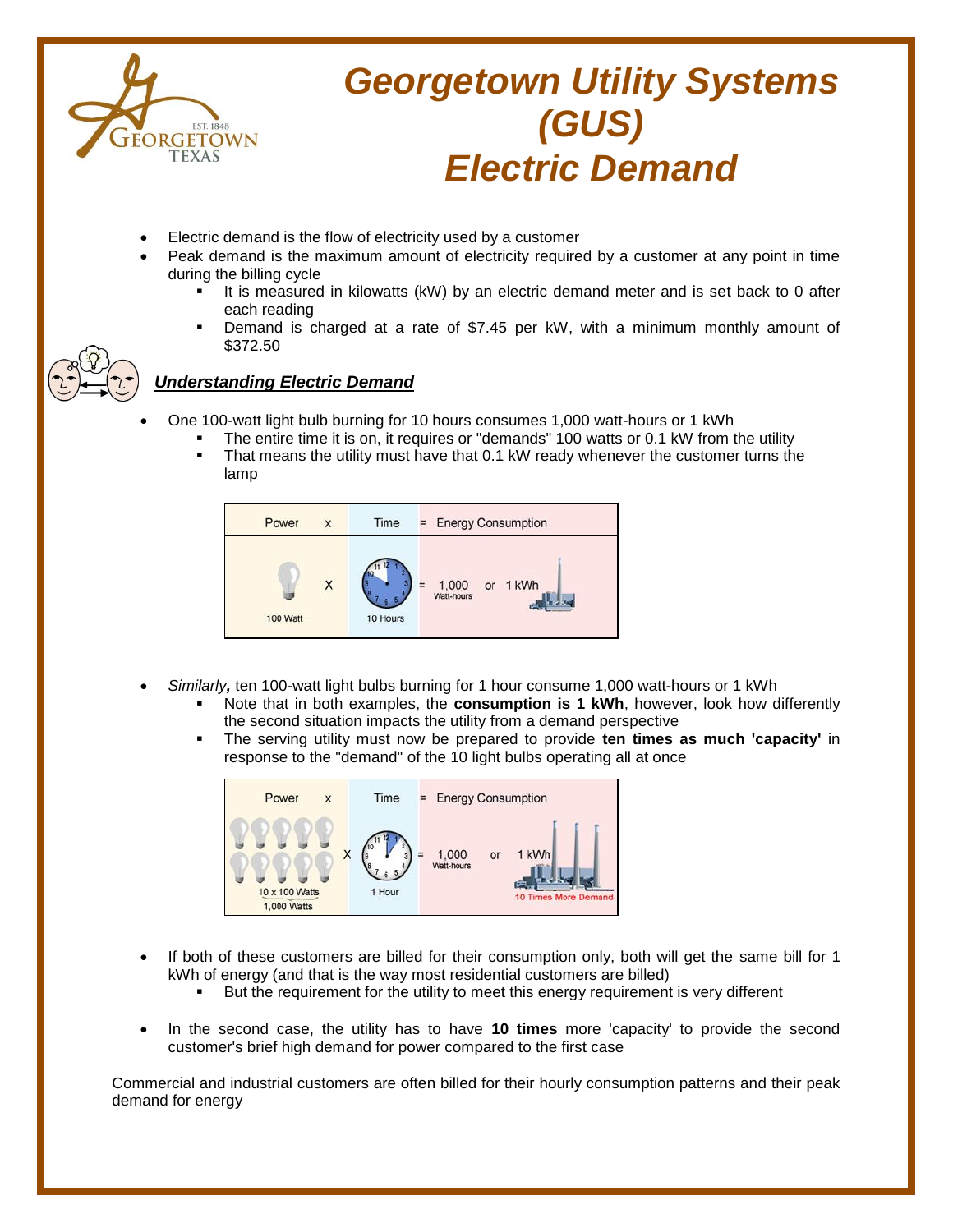

# *Another way of understanding demand and consumption is with the following analogies:*

### **Analogy #1 "Filling the Bucket"**

- Suppose you want to fill a 5 gallon bucket with water
	- You can use an inexpensive hose connection to your sink providing 1 gallon per minute to do it, and it will take 5 minutes
- Or you can use a more expensive large faucet that provides 5 gallons per minute
	- In this case, the bucket will fill in just one minute
- The flow rate in this example is the equivalent to **demand**, and the 5 gallons of water used are equivalent to **consumption**

In this example, filling both buckets has the same "consumption" but very different "demands."



*The same is true of electricity. While you may be able to accomplish the same thing by operating a small wattage appliance for many hours as operating something of higher wattage for just a few, the higher wattage piece of equipment will create a higher demand on the utility.* 

*Using our analogy, you are asking for a larger pipe, and that costs more. If time is of the essence, it might be worth having the more expensive high flow rate or wattage. This is why utilities often charge some customers for both demand and consumption. A customer that necessitates a high demand requires more services from the utility--additional generating plant capacity, and more expense in lines, transformers and substation equipment.* 

#### **Analogy #2 "The Automobile"**

The car's **speedometer** is like the **demand** meter and the **odometer** is like a **consumption** meter.

- Two cars could travel the same 100 mile road, one at 10 miles per hour for 10 hours and the other at 100 miles per hour for 1 hour
- It takes a much more capable and expensive engine to power the car at 100 miles per hour than it does to power the one going only 10 miles per hour